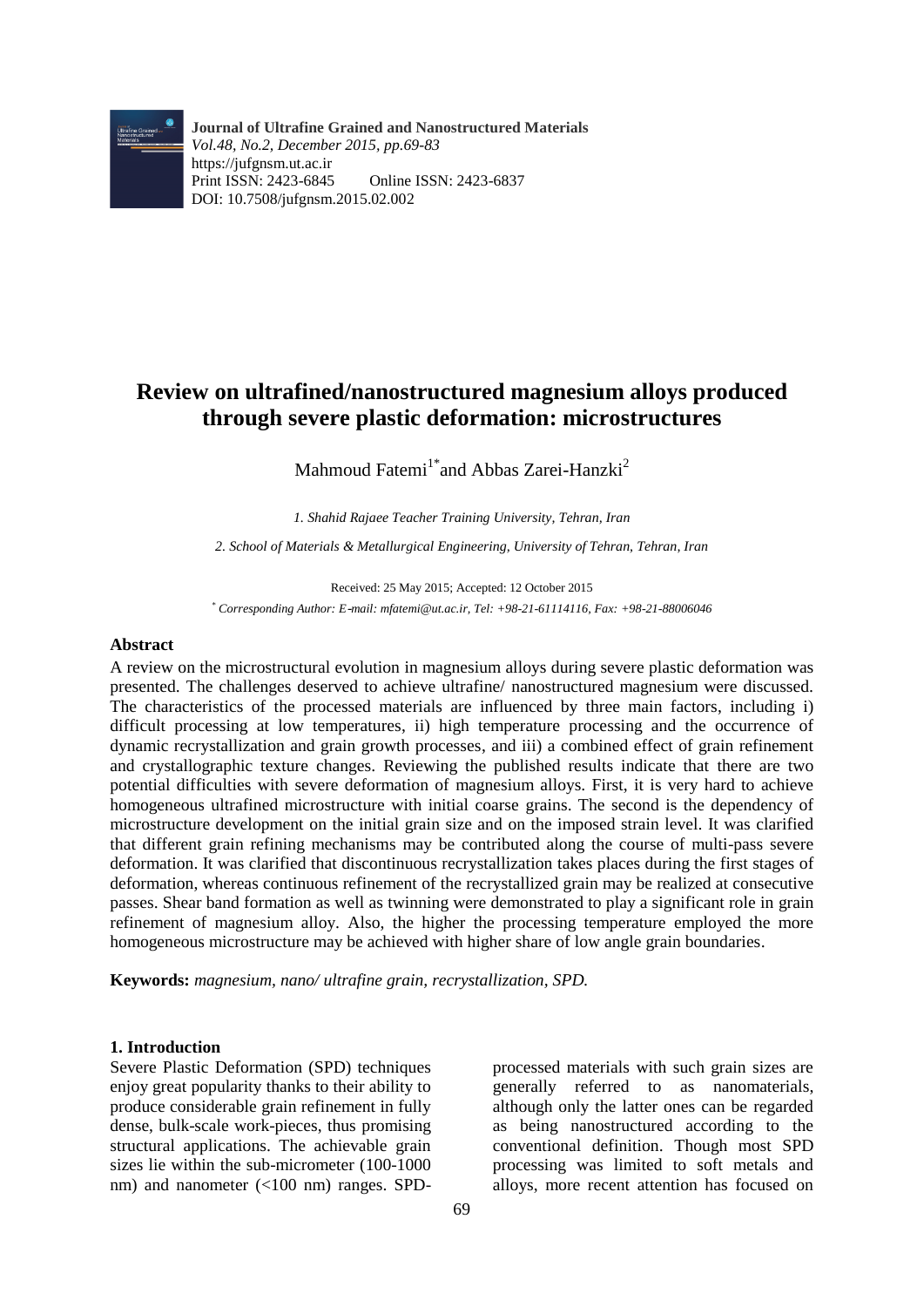the processing of difficult-to-work materials such as magnesium-based alloys.

Magnesium alloys are expected to be one of the most promising structural materials for application in aerospace and automotive industries because of their low density and high specific strength. However, magnesium alloys exhibit poor formability and limited ductility at room temperature ascribed to their hexagonal close-packed (HCP) crystal structure. In order to exploit the benefits of magnesium alloys, there is considerable current interest in processing magnesium samples through procedures involving the imposition of severe plastic deformation (SPD). Summarizing previous studies showed that the processing of magnesium alloys by SPD processes deserves significant challenges.

Accordingly, the characteristics of the processed materials are influenced by three main factors: 1. the processing of many magnesium alloys are relatively difficult at low temperatures thanks to the low symmetry hexagonal crystal structure, resulted in the development of premature cracking or segmentation, and 2. SPD processing should be carried out at high temperatures to prevent cracking. As a result, the dynamic recrystallization and grain growth processes occur inevitably and thereby may diminish the grain refinement effect, 3. the post-SPD mechanical properties result from a combined effects of grain refinement and crystallographic texture changes.

A discussion on SPD textures is complicated since many factors influence texture development. These factors can be broadly categorized as those related to i) the deformation condition, ii) material parameters, or iii) the starting texture. It has been reported that the effect of grain size on the strength and ductility of magnesium is challenging due to a change in the texture [1]. Some processing conditions have been reported to result in lower post-processing strength and/or ductility as compared to the starting commercial material [2, 3]. Furthermore, it has been demonstrated that the degree of grain refinement by SPD, itself, is strongly coupled to the development of texture and substructural evolutions [4].

Different SPD techniques have been used for processing the magnesium alloys, such as equal channel angular extrusion (ECAP) [2, 57], Multi-axial forging (MDF) [8], accumulative roll bonding (ARB) [9], and accumulative back extrusion (ABE) [10]. The earliest attempts at severe straining of magnesium alloys go back to ECAP processing of AZ91 alloy by Mabuchi et al. [11], where fine grains of 1 µm size were achieved. Subsequently, the development of ultrafine microstructure with mean grain size of 0.7 µm was reported after eight passes ECAP at 200°C by Mabuchi et al. [11] and Lin et al. [7]. Nevertheless, severe cracking was observed after multi-pass ECAP processing at temperature below 200°C [13].

To overcome premature cracking in magnesium alloys, special approaches were employed during ECAP processing through applying back pressure at the die exit [10, 13] as well as increasing the die angle [5, 14]. The experiments have shown that the development of segmentation or cracking in the alloys during processing may be reduced or even eliminated through the application of a backpressure during the pressing operation. This may be attained by preventing the flow to be localized in narrow regions. Accordingly, advantages of using a back-pressure in the processing of the AZ31 alloy by ECAP include the introduction of greater grain refinement, a potential for pressing at lower temperatures, and a more rapid transition to a homogeneous microstructure [10]. Moreover, the processing of magnesium alloy is viable at lower temperatures in the presence of back pressure. For example, it has been claimed that AZ31 alloy could be successfully deformed through eight pass ECAP at 150°C [15].

The second technique, increasing the channel angle in the die, reduces the magnitude of the equivalent strain. It was shown by FEM that cracking and segmentation may be reduced or even eliminated by increasing the angle Φ, and this effect was confirmed experimentally by pressing two billets of a ZK60 magnesium alloy through dies with different channel angles [13]. Sound samples were obtained by increasing the angle to  $110^{\circ}$  [15] and  $120^{\circ}$  [16] during ECAP processing of AZ31 alloy at 180 and 175°C, respectively. However, the results indicated that the latter was associated with an increase in the final mean grain size [17].

Rotating die ECAP (RD-ECAP) was also suggested as a continuous method for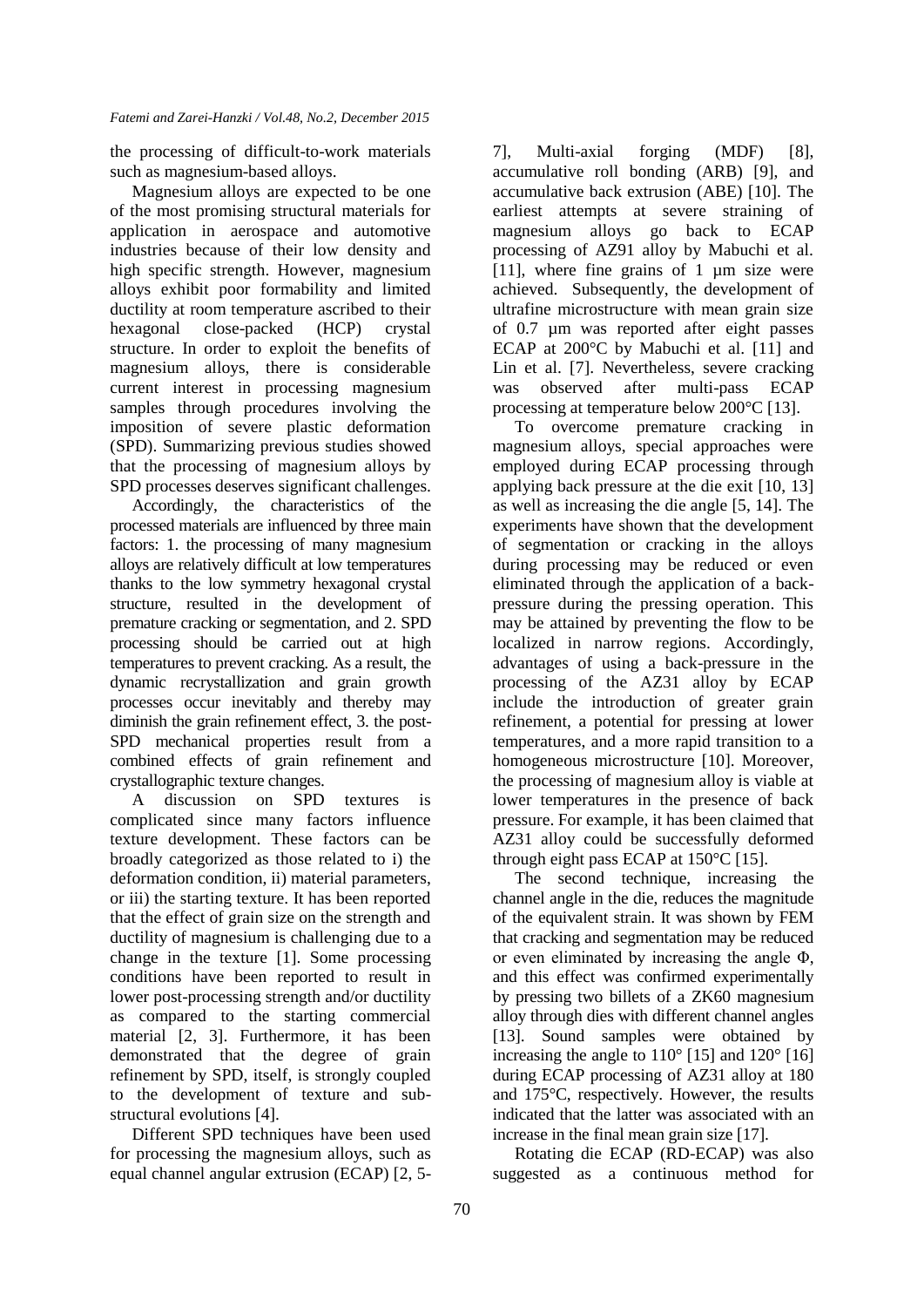processing straining ZE41A alloy [18], to iron out the discontinuity of the process. The microstructure observation after 16 passes indicated that RD-ECAP was effective in producing a more homogenous microstructure. The obtained microstructure was characterized by a more homogenous grain size distribution possessing a mean size of 1.5 µm. Moreover, ECAP processing was utilized in conjunction with differential speed rolling to achieve improved mechanical properties in AZ31 alloy through controlling grain size distribution as well as texture [19].

## **2. The Obtained Microstructures**

Ultrafine/ nanostructured materials processed by SPD methods are characterized by a very high density of grain boundaries and are interfacecontrolled materials. Accordingly, their grain boundaries and grain sizes are in the center of all structural investigations. Various degrees of grain refinement and microstructure homogeneity were achieved in magnesium alloys after applying different processing techniques and routes. For example, it was reported that high pressure torsion (HPT) may work more effectively to produce nanostructured magnesium compared to ECAP [20], thanks to the presence of compressive stress component. The disadvantage of fairly small dimensions limits the potential applicability of the HPT

#### *Fatemi and Zarei-Hanzki / Vol.48, No.2, December 2015*

samples to electronic and medical pieces. Accumulative roll bonding (ARB) or processing resulted in a significant grain refining in AZ61 alloy at 300 and 400°C [9]. Moreover, the results reported for AZ grade alloys indicate that the higher AL content of the alloy the development of ultrafine grained structure is promoted [21].

Summarizing the published results denote that ultrafine grained sheets may be produced using ARB process, though elongated structure formed along the transverse direction. Recently, multi-directional forging (MAF) was also utilized to produce fine grained magnesium alloys. Xing [22, 23] and Miura [23] achieved an ultrahigh strength and a mean grain size of less than 1 micron by applying a cumulative strain of 4 using decreasing temperature technique The next work published by Miura et. al. included the imposition of cumulative strain of 2 at room temperature, where a mean grain size of 0.6 µm and yield stress of 480 MPa were attained [24]. Very recently, a novel continuous SPD method called Accumulative Back Extrusion (ABE) was employed by present author and his supervisor to process AZ31 alloy. Accordingly, the experimental alloy was successfully deformed at low temperature of 80°C, where an inhomogeneous microstructure including nanograin was developed [25]. Figure 1 displays the typical microstructure achieved after single pass ABE.



**Fig. 1. Typical nano grains developed after single pass ABE**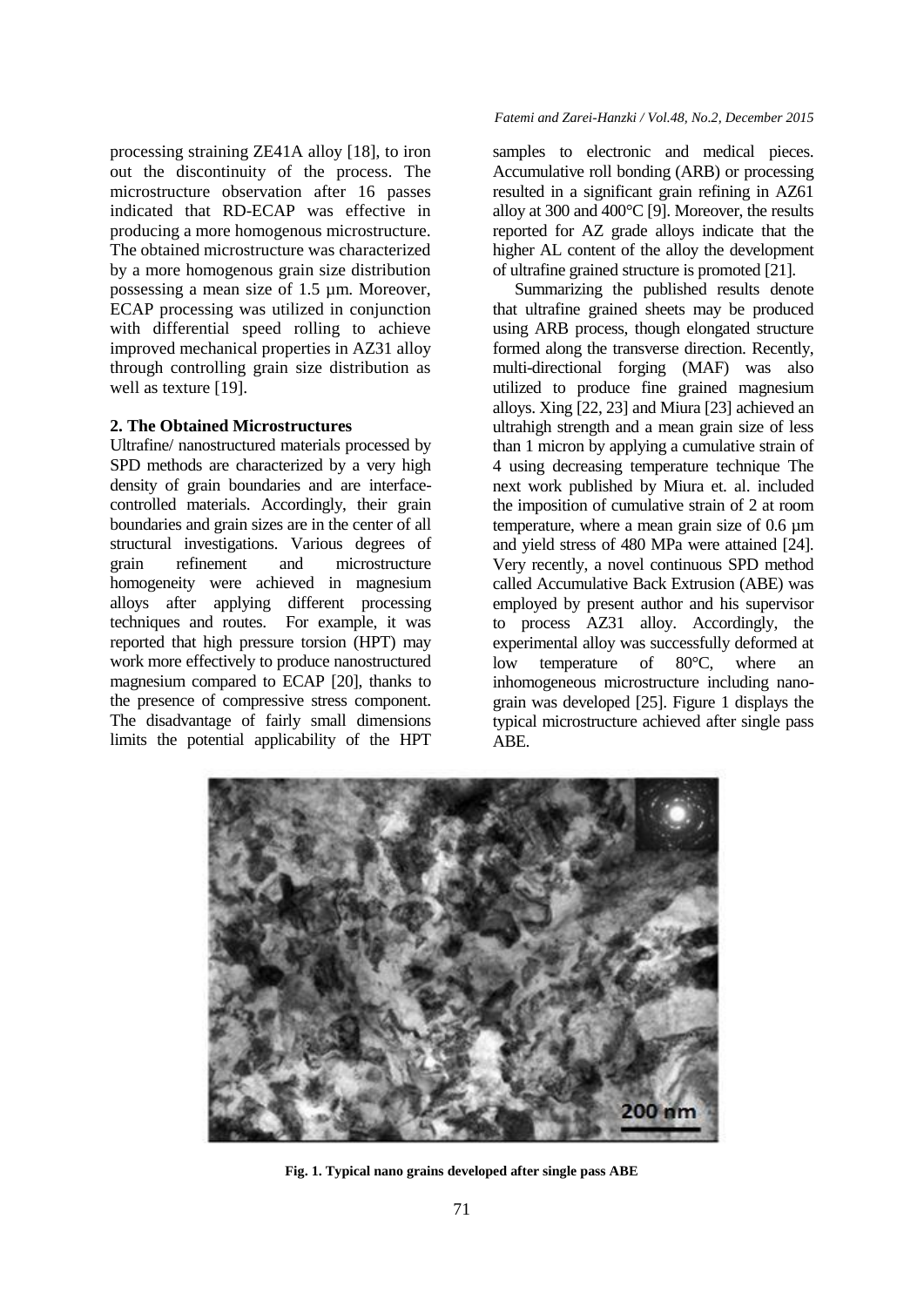Though it is difficult to produce ultrafine/nano-grained microstructure in pure magnesium, it is viable to attain such a microstructure in magnesium alloys. Nevertheless, reviewing the published results indicates that there are two additional potential difficulties with magnesium alloys. First, it is very hard to achieve homogenous ultrafined microstructure with initial coarse grains. This was encountered, for example, during ECAP processing of cast Mg-Al alloy [26]. This limitation for coarse grain magnesium alloy is persistent even by employing a two-step EX-ECAP processing [12, 27]. The second is the dependency of microstructure development on the initial grain size and on the imposed strain level. The application of two pass ECAP of an extruded  $ZK60$  with initial grain size of 2 um resulted in a homogenous microstructure with a mean grain size of 0.2 µm [28], However, a bimodal structure was formed after similar processing of an AZ31 alloy with initial mean grain size of 10 µm. The development of homogenous microstructure is more difficult in experimental alloy containing higher alloying elements [29]. A bimodal microstructure was also observed in AZ91 alloy even after 4 ECAP passes [30], where increasing the number of passes to eight yielded a homogenous fine microstructure.

The microstructural investigations of the SPD processed magnesium alloys showed that the mean grain size decreases as the imposed strain is increased. Kim et al. [31] found that grain boundary disorientation is increased with increasing cumulative strain, owing to the increasing the specific grain boundary area. This provides a proper driving force for the occurrence of dynamic recrystallization. However, the grain refinement during ECAP processing of magnesium alloy continues up to the fourth pass after that no further refining was reported [21, 32-34]. Ding et al. [17] believed that as the DRX completes, the microstructure is stabilized and no significant changes in grain size distribution may be recorded.

The published results implied that increasing the deformation velocity leads to a microstructures with smaller grain sizes [17, 35]. This is related to the effect of strain rate on the grain size developed during dynamic recrystallization [36]. Serre et al. [35] claimed that increasing the deformation rate slightly reduces the final grain size of a magnesium alloy. However, no similar trend was reported in case of FCC metals. The observations made by Berbon et al. [37] demonstrates that deformation velocity has no effect on the final grain size of aluminum.

The homogeneity of obtained microstructure plays a key role in achieving the superior mechanical properties in materials processed by SPD [10, 22]. Some experiments have been conducted to evaluate the homogeneity of microstructure and mechanical properties of materials processed by SPD methods [38, 39]. In discontinuous SPD methods such as equal channel angular pressing (ECAP) and twist extrusion (TE), different processing routes have been developed where the billet is removed between each separate passage through the die. It has been shown that the efficiency of process in grain refinement and structural homogeneity is significantly affected by changing the rotation routes and the total amount of strain imparted [6, 7]. A high microstructural homogeneity by ECAP has been achieved when the processing route  $B<sub>C</sub>$ was used [40]. There has been no similar route development for continuous methods such as high pressure torsion (HPT), where the workpiece is not removed between passes throughout the processing operation. This issue is of great importance as there are significant difficulties in the SPD processing of magnesium alloys [41].

A systematic work on evolution of homogeneity in severely deformed magnesium alloy was carried out very recently by Figueiredo and Langdon [6]. The results showed that there are variations in the grain size distributions and in the micro-hardness values of the disk-shape sample processed by HPT. Also, their observations demonstrated that the deformation is not homogeneous in the through-thickness direction during HPT. Moreover, the experiments on AZ31 specimens subjected to ABE processing demonstrated an evolution toward structural homogeneity with increasing temperature [42]. Micro-hardness measurements showed significant inhomogeneity after single pass ABE, which was attributed to the bimodal recrystallized grains nucleated either at prior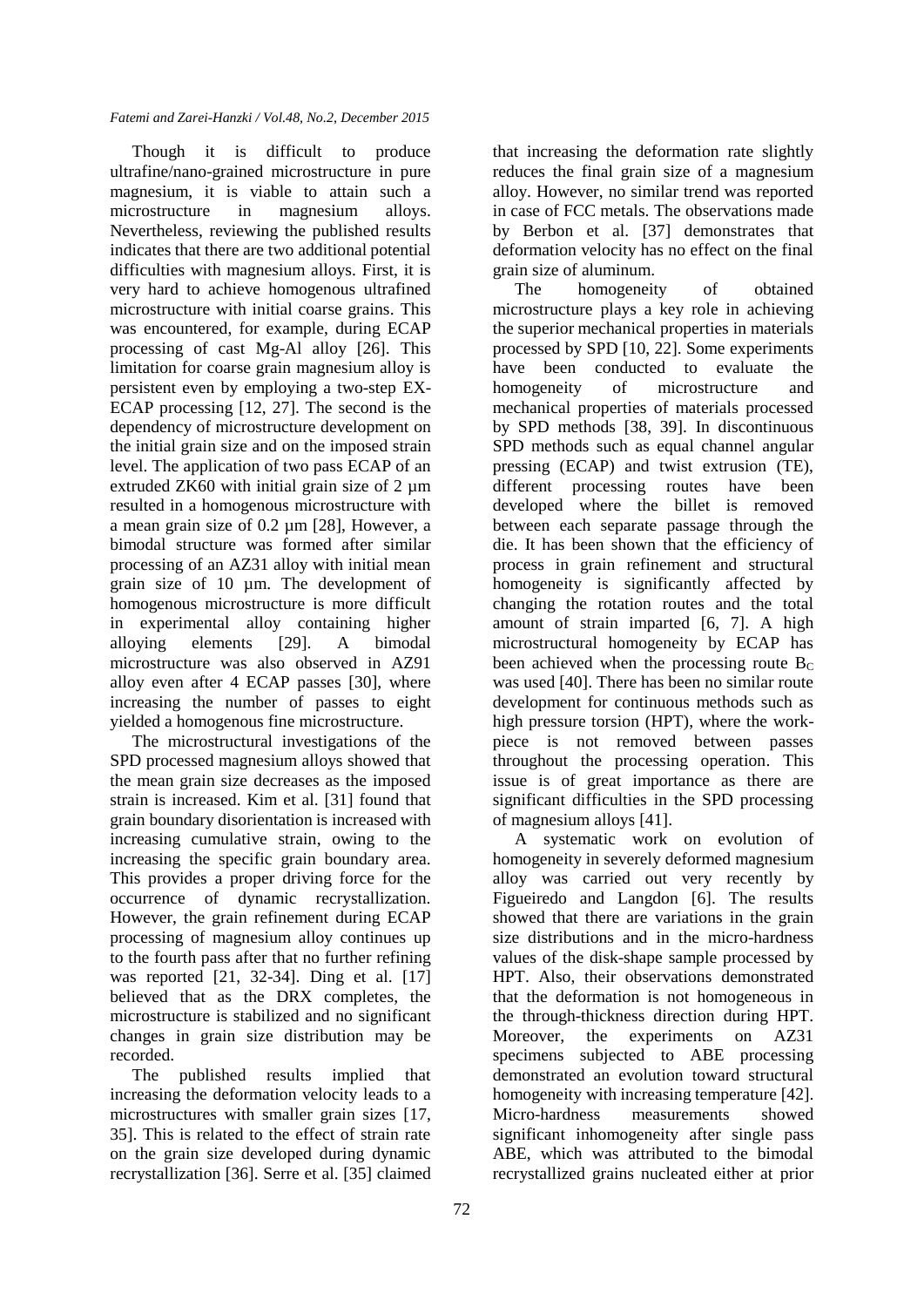grain boundaries or within the shear bands. The grain refinement during ABE may assist in achieving reasonable homogeneity even after a few passes. Moreover, the strain reversal imposed during ABE may result in enhanced nucleation of new grains thereby leading to a rapid rate homogeneity achievement.

# **3. Microstructure Development Mechanism**

There is no longer any doubt that extreme grain refinement is achievable with most malleable and even with many hard-to-deform materials through SPD processing. Despite this body of innumerable experimental evidence documented, the mechanisms of grain refinement, which are pivotal in designing the routes to property improvement, are far from being understood. In particular, there is no generally accepted scenario of grain fragmentation by subdivision of grains, and the underlying processes have remained a riddle for researchers to the present day. However, it has been well-recognized that the mechanism of grain refinement in magnesium alloys processed by SPD significantly differs from the mechanism contributed in FCC metals such as aluminum and copper.

In the FCC metals, the initial stages of straining produces an array of elongated subgrains oriented with their longer axes aligned parallel to the primary slip system and with the low angle boundaries [22, 43]. Further straining introduces additional dislocations and these dislocations re-arrange and annihilate consistent with the low-energy dislocation structures theory [44]. The latter eventually gives an array of reasonably equiaxed grains separated by high angle boundaries. This microstructure is typically achieved after 4 passes ECAP in FCC structures. The related evolutions have been documented in detail in several materials including high-purity aluminum [45].

Microstructure study during SPD processing of magnesium alloys was first addressed by Kim and Kim [46] in an ECAPed AZ31 alloy. It was discussed that the sub-grain boundaries gradually transformed from low to high angle ones with pass number by absorbing dislocations generated during ECAP [46]. Xia et al. [47] obtained an inhomogeneous microstructure in an ECAPed

## *Fatemi and Zarei-Hanzki / Vol.48, No.2, December 2015*

magnesium alloy and suggested that the recrystallization was preferably commenced in the grains with desired orientation for activation of slip systems. With increasing deformation passes the deformation is extended to the other grains, and consequently the progress of microstructure recrystallization is completed.

# **3.1. Discontinuous recrystallization**

In contrast to FCC metals, many researchers believe that in magnesium and its alloys, the new ultrafine grains developed during severe deformation mainly form through the occurrence of discontinuous dynamic recrystallization (DDRX) along the original boundaries. The DDRX is found primarily in many materials with low to medium Stacking Fault Energy (SFE) including magnesium alloys. Although, the occurrence of DRX in magnesium has been attributed to the constraints imposed by the lack of easily activated slip systems, rather than to its SFE [48]. In fact the primary grain refinement in magnesium alloys during SPD methods is characterized by the nucleation of fine grains along the prior GBs. This is attributed to the development of stress concentrations at the boundaries and the subsequent activation of both basal and non-basal slip processes [49]. The initial large grains are ultimately consumed by these new smaller grains as the magnitude of strain (the number of deformation passes) increases. This is in agreement with the microstructural observations made during fundamental studies [36], where DDRX was recognized as the dominant mechanism during hot deformation of magnesium alloys.

Nucleation of fine grains occurs along preexisting grain boundaries [49] and ends up to a necklace-like array of new grains, so that a critical grain size,  $d_c$ , is needed in order to achieve a homogenous equiaxed ultrafine grains. Figueiredo and Langdon [6] suggested the principle of grain refinement in magnesium alloys, as is schematically illustrated in Figure 2. The left column denotes the initial condition for grains either larger than  $d_c$  or smaller than  $d_c$  and the right column shows the microstructures after processing through one pass of ECAP. Thus, for  $d > d_c$ , new grains form along the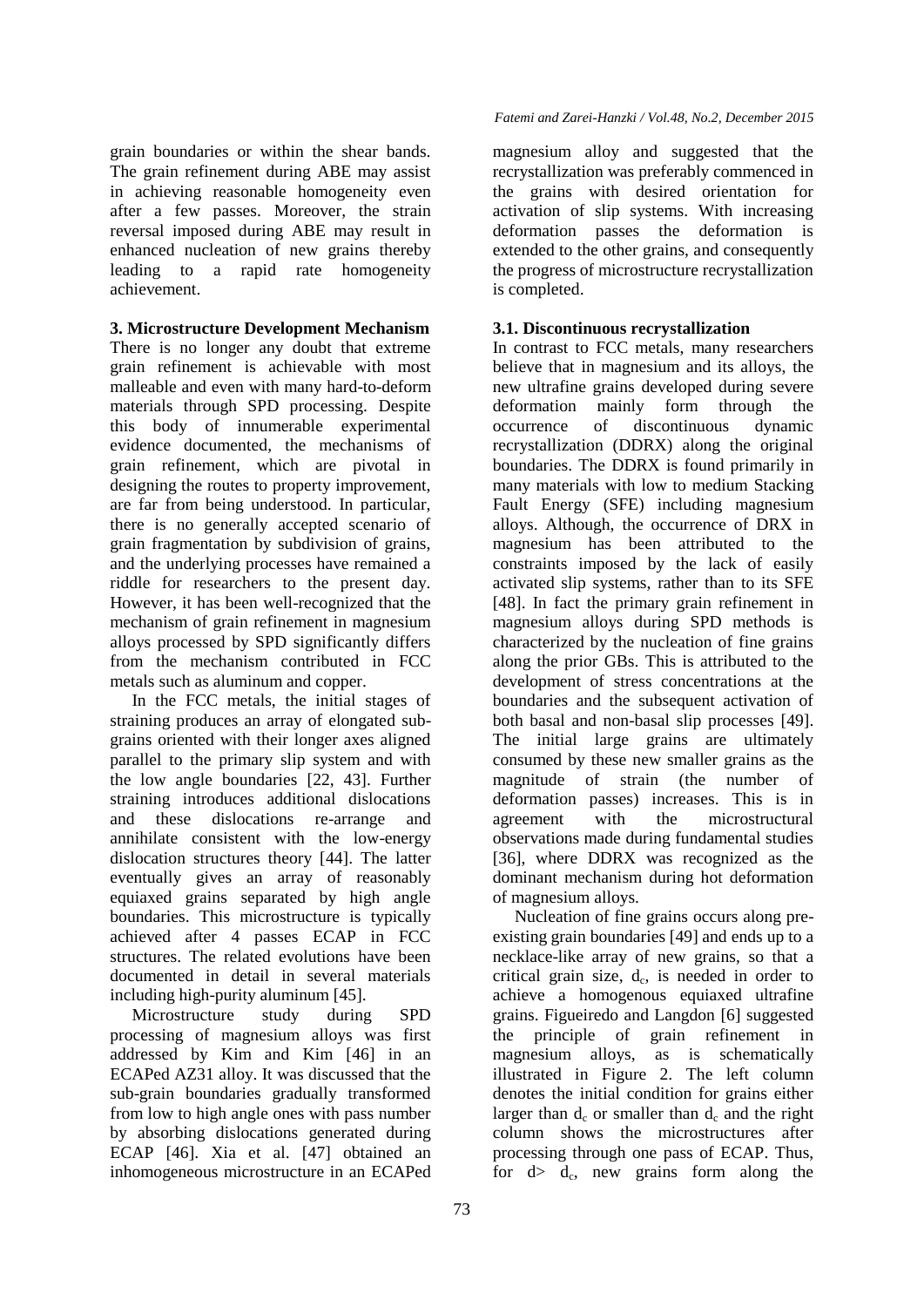boundaries in a necklace-like manner but the initial grain structure is coarse so that processing by ECAP produces a bimodal structure, as shown in Figure 2b.

In this condition, the centers of these larger grains are not yet consumed by the formation of the smaller grains. Conversely, if  $d < d_c$ , the initial grain size is sufficiently small that few passes of ECAP produces a homogeneous array of ultrafine grains, as shown in Figure 2d. During two-step processes, such as EX-ECAP process, the preliminary extrusion is then used to produce a grain size that is smaller than the critical size  $d_c$ . The concept of bimodality may be more pronounced in the magnesium with high alloying additions. This is related to the role of alloying element in hindrance of grain boundary motion, which leads to smaller recrystallized grains [50].

Similar effect for AL addition was showed by Furukawa et al. [51] in Mg-AL-Zn alloys.

Most of the published results are in correspondence with the model proposed by Figueiredo and Langdon [6]. Different initial microstructures resulted in different homogeneities in the final ECAPed microstructure holding similar processing parameters. It has been observed that a homogenous ultrafine grained microstructure and multimodal microstructure was attained after similar ECAP processing of ZK60 alloy possessing initial grain size of 3 and 100 µm, respectively [28].

Present authors showed that the majority of DRXed grains formed during ABE process are originated from grain boundary bulging micromechanism, often called strain-induced boundary migration (Fig. 3a). The formation of new grains by the latter mechanism was



**Fig. 2. A model for the grain refinement of magnesium alloys processed by ECAP [6]**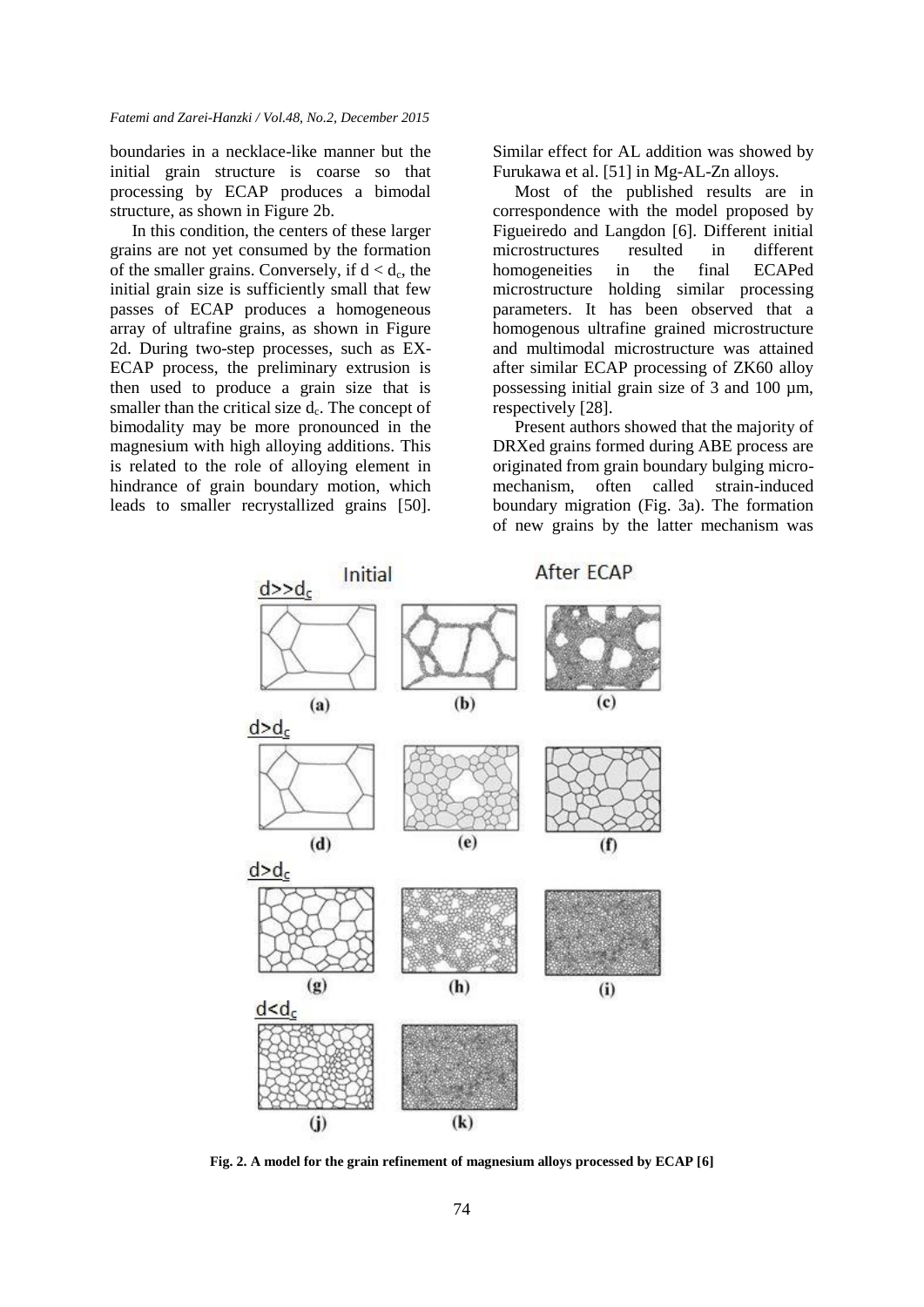also confirmed through local misorientation measurements by EBSD (Fig. 3b). It is believed that the local boundary migration occurs where there is a stored energy difference across a high-angle boundary. Accordingly, the migrating boundary is anchored by the pre-existing cell/sub-GBs and a grain boundary bulge develops [49]. However, in the case of AZ31 magnesium

#### *Fatemi and Zarei-Hanzki / Vol.48, No.2, December 2015*

alloy, cells/sub-grains have been hardly found. Instead, it has been demonstrated that after bulging out a segment of grain boundary, a bridging dislocation wall forms between the bulged region and the parent grain. During further deformation, the disorientation of this bridging wall gradually increases, and the bulged region becomes a DRXed grain [52].



**Fig. 3. a) and b) The microstructure of AZ31 alloy deformed to the first step of ABE process showing the bulging of GBs [53]**

## **3.2. Shear banding**

Generally speaking, in all SPD processes the deformation localization is observed through shear band formation. As is well established if the material work-hardening ability diminishes and the continuous flow becomes unstable, the localized flow commences along the shear bands [54]. Microstructural studies of the magnesium alloys processed by SPD methods denoted that the bands are considered to be the regions of microstructural refinement [54, 55].

The introduction of bands inclined to rolling direction during DSR of AZ31 alloy was reported to be the main microstructural features [56]. It has been reported that no apparent increase in the amount of the shear bands is observed with increasing deformation passes and the strain tends to concentrate around the shear bands formed by the previous pass. It has been reported that the fracture of the specimens can be accompanied by shear banding at high strain rates [57]. Also the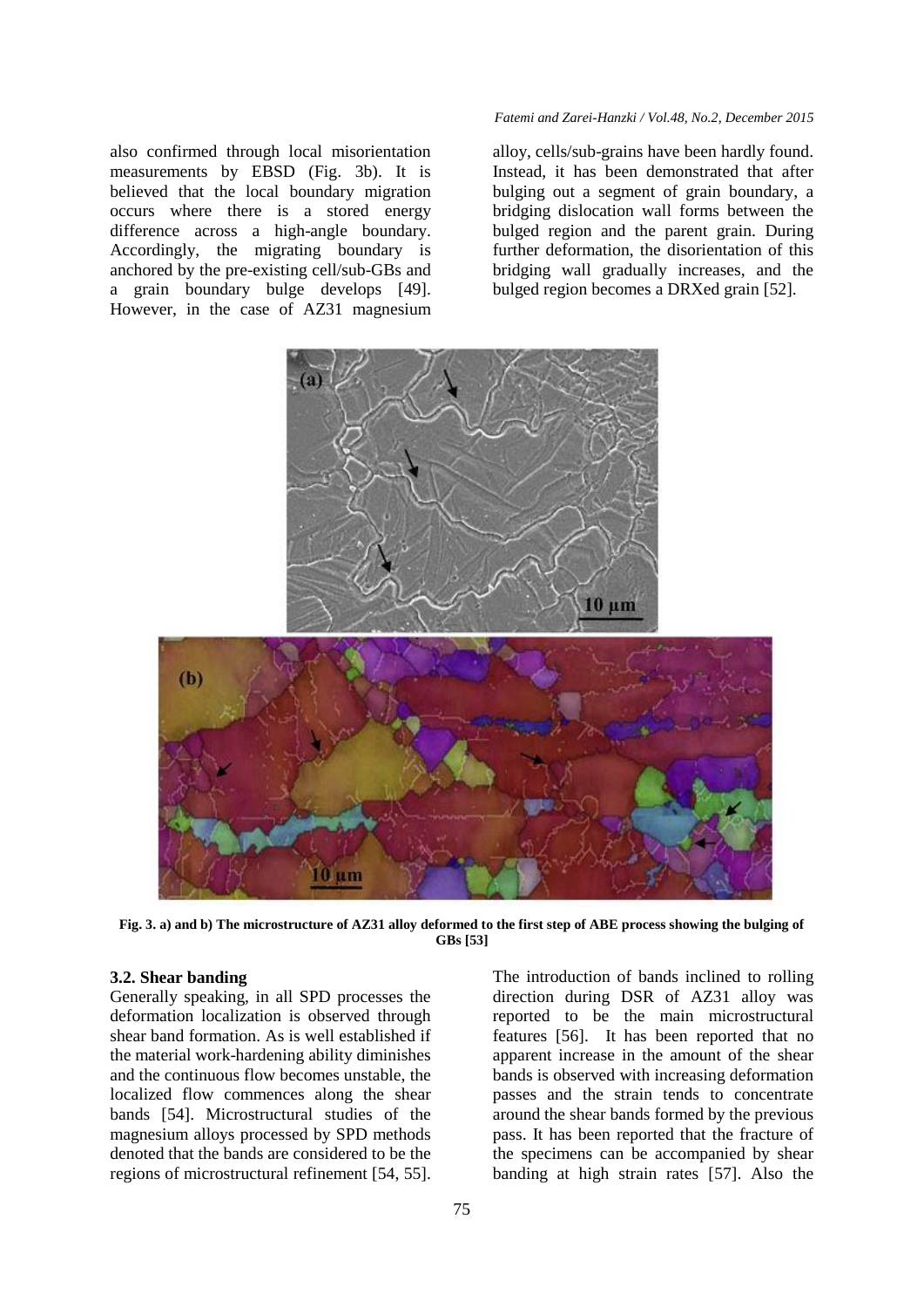appearance of shear bands was observed by Lapovok et al. [58] during ECAP of AZ31 magnesium alloy. Moreover, the nondetrimental pronounced role of shear banding in developing a random recrystallization texture was also discussed during accumulative roll bonding (ARB) [59].

The results obtained by present authors noticed that shear banding phenomenon may be considered as a grain refining mechanism during SPD synthesis of AZ31 alloy, without harmful effect leading to premature fracture. This may be achieved where the deformation pattern associate with diffused shear bands well distributed all over the material. The latter was realized to be attainable in ABE process where adequate shear zones were anticipated during deformation [60]. The shearing deformation actually achieved inside a shear band is extremely large [61]. This may promote a high density of dislocations followed by continuous dynamic recrystallization. This may end up subdividing the bands by high angle grain boundaries and in turn grain refinement.

Su's results [62] showed that continuous recovery, recrystallization and grain growth in shear bands play a key role in effective grain refinement during ECAP of AZ31 alloy. Moreover, Su et al. [62] reported that formation of needle like shear bands is the dominant feature in AZ31 alloy during ECAP at 200°C. Within these bands, there were newly formed grain boundaries segmenting the bands into sections. The latter recrystallization mechanism was discussed to contribute during the microstructural evolution. TEM analysis showed that dislocations can experience continuous static recovery after deformation to be rearranged to form sub-grain boundaries. This intricate network of low angle boundaries can continue to experience static growth to form nonequilibrium grain boundaries like those shown in Figure 4. Eventually, continued growth of such grains can produce equilibrium grains boundaries which are much smaller than the prior grain size.

# **3.3. Twinning**

The contribution of twinning was found to play an effective role during microstructural evolution in magnesium alloy. The degree to

which twinning contribute during deformation is influenced by temperature, c/a ratio, alloying elements, strain rate, and initial texture. It has been reported that during the primary stage of SPD processes, the main deformation mode is tensile twinning, while during the following passes the main deformation mode is dislocation slip [34]. The critical resolved shear stresses (CRSSs) for extension and contraction twinning was estimated to be 2 MPa and in the range from 76 to 153 MPa (114 MPa on average), respectively [24]. The high flow stresses that developed during severe deformation enabled the activation of contraction twins in addition to extension twins. These stresses permitted contraction twinning to take place even though the Schmid factor was low [34]. This can be explained in terms of the low accommodation strains likely to have been associated with these twins, while higher Schmid factor twins could not form due to their much higher accommodation strains [63, 64].



**Fig. 4. Representative TEM micrographs of AZ31 after ECAP, showing the presence of subgrain structures [62]**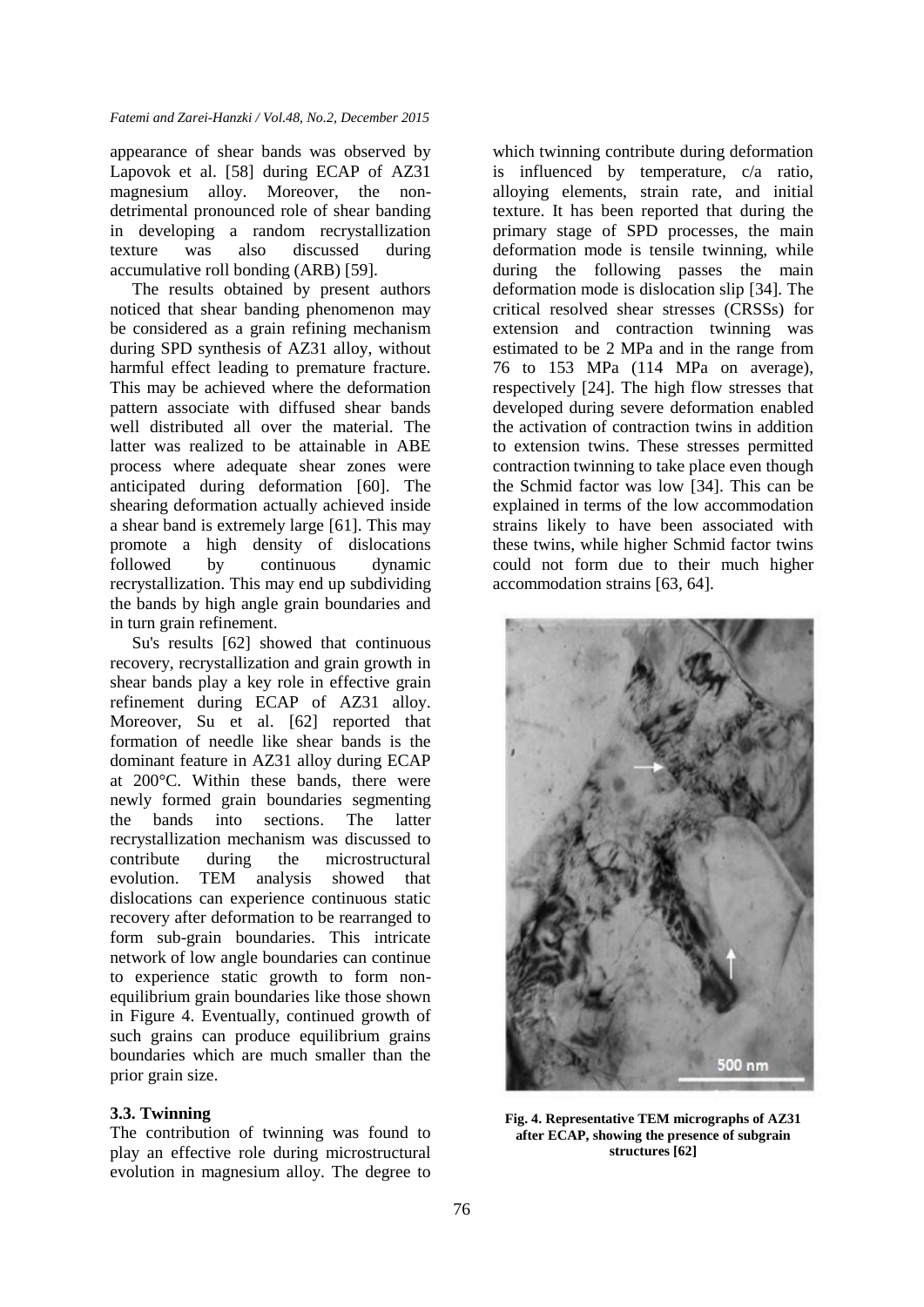The presence of both types of twins lead to significant grain fragmentation. Miura et al. [24] demonstrated that the twinning plays the main role in grain refinement of MDFed magnesium alloy, where original grains were subdivided into ultrafine ones by mechanical twinning at room temperature (Fig. 5). Similar observation made by present author in ABEed AZ31 alloy (Fig. 6). Lapovok [13] showed

#### *Fatemi and Zarei-Hanzki / Vol.48, No.2, December 2015*

that twinning occurs during the first two ECAE passes; the twin density stays constant at 200◦C but decreases with subsequent passes for the other two temperatures. Together with the fact that the recrystallized grain area increases with the ECAE temperature, the observation suggested that twins are the preferred recrystallization sites.



**Fig.5. Microstructure of a multipass MDFed sample. The twin boundaries visible in (a) are identified more precisely in (b) [24]**



**Fig. 6. Recrystallized grains within twin during in an ABE AZ31 alloy**

#### **3.4. Continuous Recrystallization**

Kim and Kim [46] found a bimodal distribution of grain size after 1 extrusion pass; because the existence of equiaxed grains was discovered after the passes that followed, they suggested that dynamic recrystallization occurred during ECAE. However, they believed that the generation of new grains was not due to a process of nucleation and growth, but to the gradual transformation of low-angle sub-grain boundaries into high-angle grain boundaries through the absorption of dislocations generated during ECAE, as was proposed for aluminum. Also, Jin et al. [34] suggested that the process of grain refinement consisted of the gradual transformation of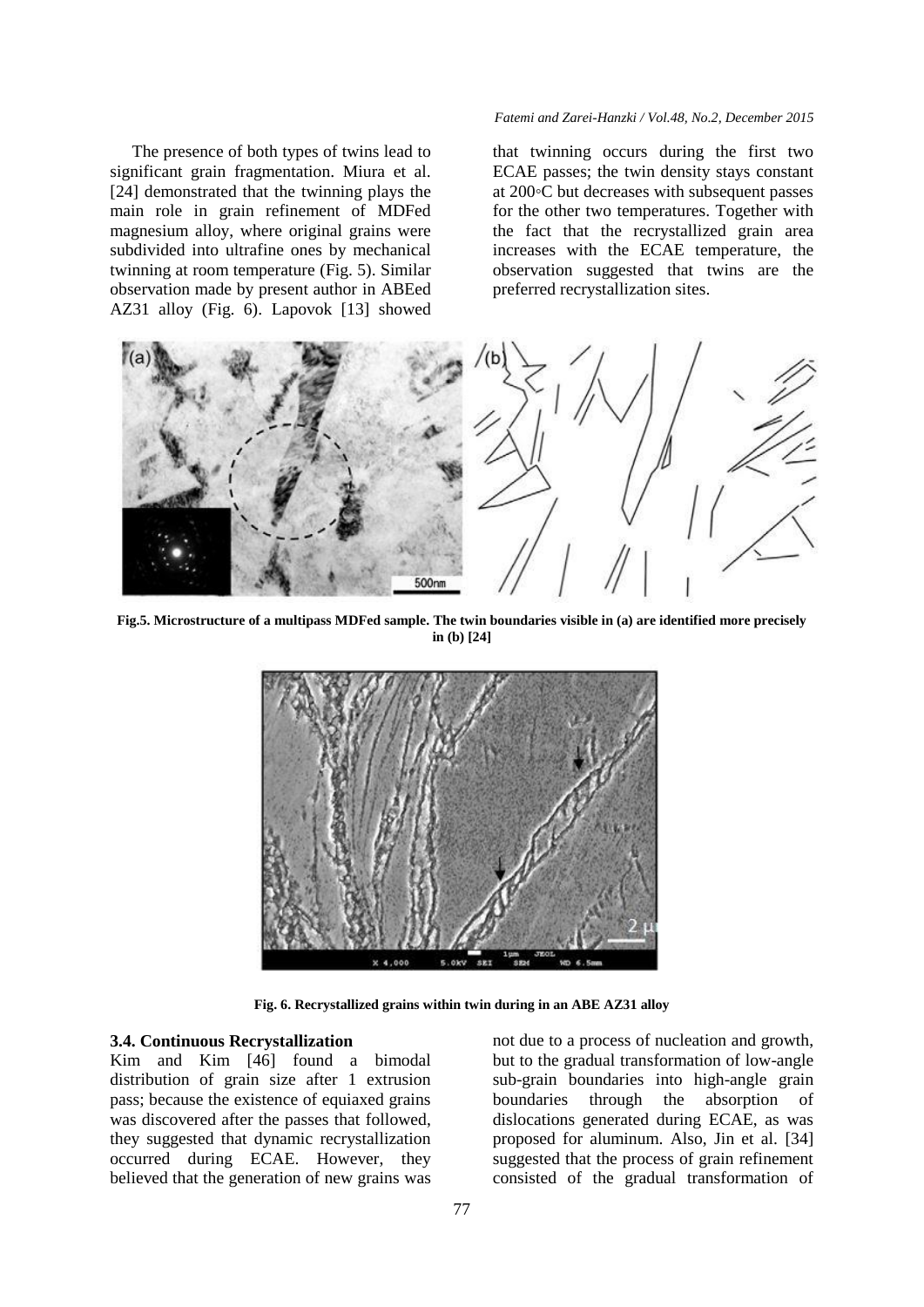low-angle sub-grain boundaries into highangle grain boundaries due to continuous dynamic recovery and recrystallization. Similarly, Miure and Sakai [65] reported that dynamic grain evolution in Mg alloy during multiaxial forging can be resulted from grain fragmentation by kink band taking place in original grain interiors, and so controlled by deformation-induced continuous reactions assisted by dynamic recovery, i.e. continuous DRX.

The earlier studies on DRX in AZ31 alloy have denoted that the recrystallized grains remain virtually unchanged as deformation proceeds [17]. It has also been observed during ECAP of AZ31 alloy that once dynamic recrystallization takes place and new grains are formed, dislocation density will decrease sharply at these regions, although the fraction of fine grains increases with ECAP pass number [65]. This ends to the substitution of initial grains by DRX fine grains during subsequent deformation pass, but no evolution was considered for the pre-formed DRX grains. In addition, Ding et al. [17] believed that the size of the fine grains obtained during

ECAP was not gradually refined by successive extrusion passes. However, the EBSD observation made by present author points out that additional refinement may be achieved through applying the consecutive pass [53]. New boundaries with low to medium angle disorientation are developed within the grains. It appears that, upon further straining, the LABs transform into high angle boundaries (HABs) and subdivide the DRXed grains to finer ones.

This is typically considered as continuous grain refinement. In order to precisely characterize this repetitive grain refinement, the boundary spacing histogram was measured for the experimental material deformed to different passes, through counting the HABs and LABs characterized by >5° disorientation. Thus, the histogram includes the distances between boundaries and sub-boundaries. As illustrated in Figure 7, the boundary spacing curve shifts to smaller one with increasing strain, which denotes the development of new LAB and HABs within prior grains. This evolution brings the smallest average spacing down to about 0.5 mm after four passes.



**Fig. 7. Boundary spacing histogram in AZ31 alloy deformed to various number of ABE passes [53]**

#### **4. Effect of Temperature**

When the temperature alters the deformation mechanisms (such as from twinning to slip), the relative activities of these mechanisms, or the fraction of recrystallized grains, noticeable transitions in the microstructure features with temperature will occur. As the new grains formed during SPD are developed through dynamic recrystallization process, it is therefore expected that a lower temperature gives a smaller grain size. Despite the fact that a low extrusion temperature is desirable for producing an ultrafine-grained Mg alloy, there is a minimum workable extrusion temperature. Accordingly, the lower the extrusion temperature used, the finer the grain size obtained.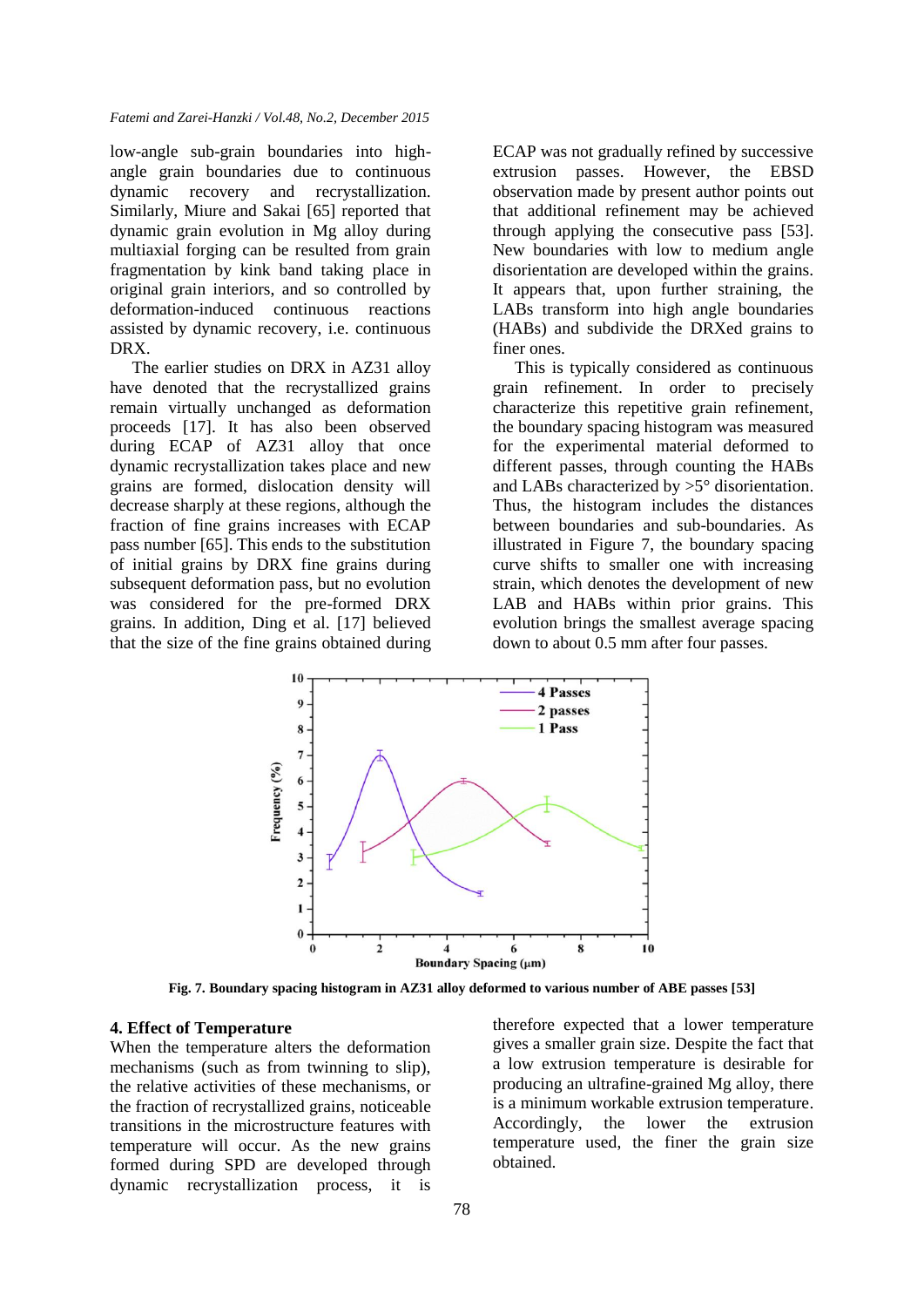Considering the temperature effect, a procedure of "successive decreasing temperatures for each deformation pass" has been proposed. Grain sizes smaller than 500 nm were obtained in an AZ31 following ECAP at 150 and 100°C with a moderate back pressure of 50 MPa [12], while a more complicated multiple-temperature scheme from 200 to 115°C using an ECAP die of 120° resulted in grains of 370nm with yield strength of 372MPa [17]. Compared to Mg alloys, it is more critical to process pure magnesium at lower temperatures to prevent excessive grain growth. Ultrafine-grained pure magnesium with an average grain size of 0.8µm was produced by multi-pass ECAP at room temperature with the application of a back pressure [66].

It should be noticed that larger DRX grain size at high temperature would result a more homogenous final microstructure. For example, a bimodal inhomogeneous microstructure was obtained after ECAP processing of an AZ31 alloy with initial grain size of 22  $\mu$ m at 150 $\degree$ C, while increasing the processing temperature to 200°C yielded a homogenous microstructure [6]. Ding et al. [17] showed that when the Zener–Hollomon parameters are plotted against the grain sizes (d), the relationship  $d = AZ^n$  can be established for the new grains formed during ECAP, where A and n are the fitting parameters. Similar results were reported by Janeček et al. [67] for an AZ31 alloy processed by EX-ECAP. However, their results indicate that the

### *Fatemi and Zarei-Hanzki / Vol.48, No.2, December 2015*

dislocations generated by ECAP after two passes did not reach the level necessary for the formation of dislocation cell-structure and further development of HAB. Because of high processing temperature, the dislocations annihilation process by the dynamic recovery occurred fast enough such that the grains could not be further refined.

Yoshida et al. [68] followed the texture evolution in AZ31 alloy during one pass at two different temperatures, 250 and 300 °C. At both temperatures, the dominant deformation mechanism changed during the course of one pass. Although basal slip is by far the easiest slip mode, the initial texture induced non-basal slip activity in the initial stages of deformation. At the lower temperature, tensile twinning and prismatic were active, but at the higher temperature pyramidal  $\langle c + a \rangle$  was active.

At elevated temperatures, annihilation of dislocations by cross slip becomes easier. Dislocations, therefore, have a greater opportunity to be annihilated within grain interiors at a higher temperature, and consequently the absorption of dislocations into a boundary becomes less frequent, so that the increase of boundary disorientation becomes less efficient at elevated temperatures. This is in agreement with the electron back scattered diffraction (EBSD) results obtained after single pass ABE process, where the share of low angle boundaries was increased with processing temperature (Fig. 8).



**Fig. 8. The distribution of boundary misorientation in AZ31 alloy after single pass ABE at different temperature**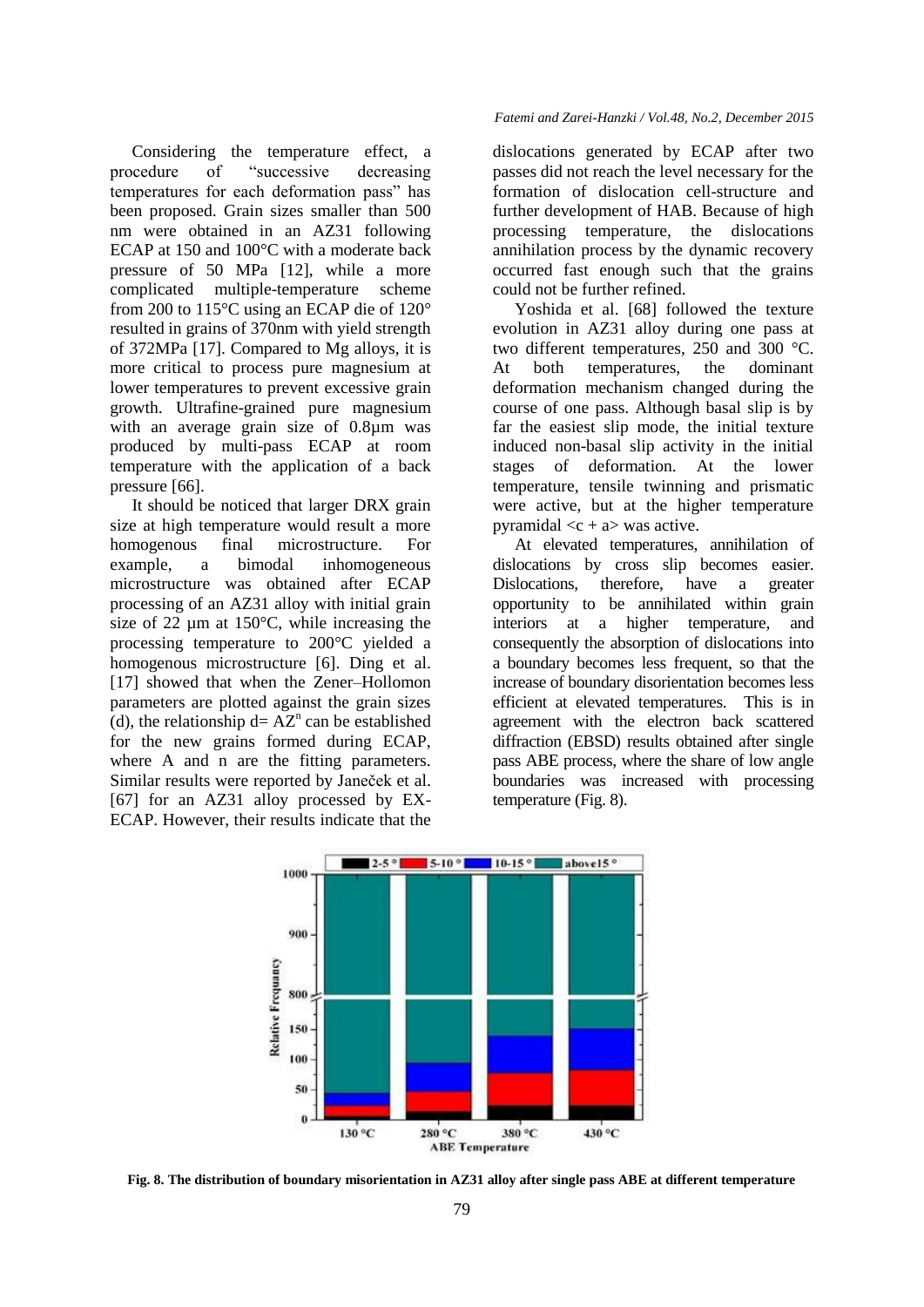## **Conclusions**

- A complex contribution of different recrystallization mechanism may be realized during severe deformation of magnesium alloy.
- Twinning may play significant role during SPD through twin segmentation into ultrafine grains.
- DDRX may be operative at initial stages of SPD route, whereas CDRX may further refine the recrystallized grains during consecutive passes.
- Formation of well-distributed shear band during SPD of magnesium alloy may play an effective role in grain refinement with no detrimental effect.
- Higher temperature results in a more homogenous final microstructure after SPD processing as well as an increased share of low angle grain boundary.

#### **References**

- [1]. Agnew, S., Plastic anisotropy of magnesium alloy AZ31B sheet, in: Magnesium Technology, TMS 2002, pp. 169-174.
- [2]. Del Valle, J., Ruano, O., Influence of texture on dynamic recrystallization and deformation mechanisms in rolled or ECAPed AZ31 magnesium alloy, Materials Science and Engineering: A, Vol. 487 (2008) pp. 473-480.
- [3]. Kim, H. K., The grain size dependence of flow stress in an ECAPed AZ31 Mg alloy with a constant texture, Materials Science and Engineering: A, Vol. 515 (2009) pp. 66-70.
- [4]. Zhu, Y. T., Lowe, T. C., Observations and issues on mechanisms of grain refinement during ECAP process, Materials Science and Engineering: A, Vol. 291 (2000) pp. 46-53.
- [5]. Figueiredo, R., Cetlin, P., Langdon, T., The processing of difficult-to-work alloys by ECAP with an emphasis on magnesium alloys, Acta Materialia, Vol. 55 (2007) pp. 4769-4779.
- [6]. Figueiredo, R. B., Langdon, T. G., Grain refinement and mechanical behavior of a magnesium alloy processed by ECAP, Journal of materials science, Vol. 45 (2010) pp. 4827- 4836.
- [7]. Lin, H., Huang, J., Langdon, T., Relationship between texture and low temperature superplasticity in an extruded AZ31 Mg alloy processed by ECAP, Materials Science and Engineering: A, Vol. 402 (2005) pp. 250-257.
- [8]. Biswas, S., Suwas, S., Evolution of sub-micron grain size and weak texture in magnesium alloy Mg–3Al–0.4 Mn by a modified multi-axial forging process, Scripta Materialia, Vol. 66 (2012) pp. 89-92.
- [9]. Del Valle, J., Pérez-Prado, M., Ruano, O., Accumulative roll bonding of a Mg-based AZ61 alloy, Materials Science and Engineering: A, Vol. 410 (2005) pp. 353-357.
- [10]. Xu, C., Xia, K., Langdon, T. G., Processing of a magnesium alloy by equal-channel angular pressing using a back-pressure, Materials Science and Engineering: A, Vol. 527 (2009) pp. 205-211.
- [11]. Mabuchi, M., Iwasaki, H., Yanase, K., Higashi, K., Low temperature superplasticity in an AZ91 magnesium alloy processed by ECAE, Scripta materialia, Vol. 36 (1997) pp. 681-686.
- [12]. Matsubara, K., Miyahara, Y., Horita, Z., Langdon, T., Developing superplasticity in a magnesium alloy through a combination of extrusion and ECAP, Acta materialia, Vol. 51 (2003) pp. 3073-3084.
- [13]. Lapovok, R., Thomson, P., Cottam, R., Estrin, Y., The effect of grain refinement by warm equal channel angular extrusion on room temperature twinning in magnesium alloy ZK60, Journal of Materials Science, Vol. 40 (2005) pp. 1699-1708.
- [14]. Furui, M., Kitamura, H., Anada, H., Langdon, T. G., Influence of preliminary extrusion conditions on the superplastic properties of a magnesium alloy processed by ECAP, Acta Materialia, Vol. 55 (2007) pp. 1083-1091.
- [15]. Figueiredo, R. B., Langdon, T. G., Principles of grain refinement in magnesium alloys processed by equal-channel angular pressing, Journal of materials science, Vol. 44 (2009) pp. 4758-4762.
- [16]. Lapovok, R., Estrin, Y., Popov, M. V., Langdon, T. G., Enhanced Superplasticity in a Magnesium Alloy Processed by Equal‐Channel Angular Pressing with a Back‐Pressure, Advanced Engineering Materials, Vol. 10 (2008) pp. 429-433.
- [17]. Ding, S., Chang, C., Kao, P., Effects of processing parameters on the grain refinement of magnesium alloy by equal-channel angular extrusion, Metallurgical and Materials Transactions A, Vol. 40 (2009) pp. 415-425.
- [18]. Ding, R., Chung, C., Chiu, Y., Lyon, P., Effect of ECAP on microstructure and mechanical properties of ZE41 magnesium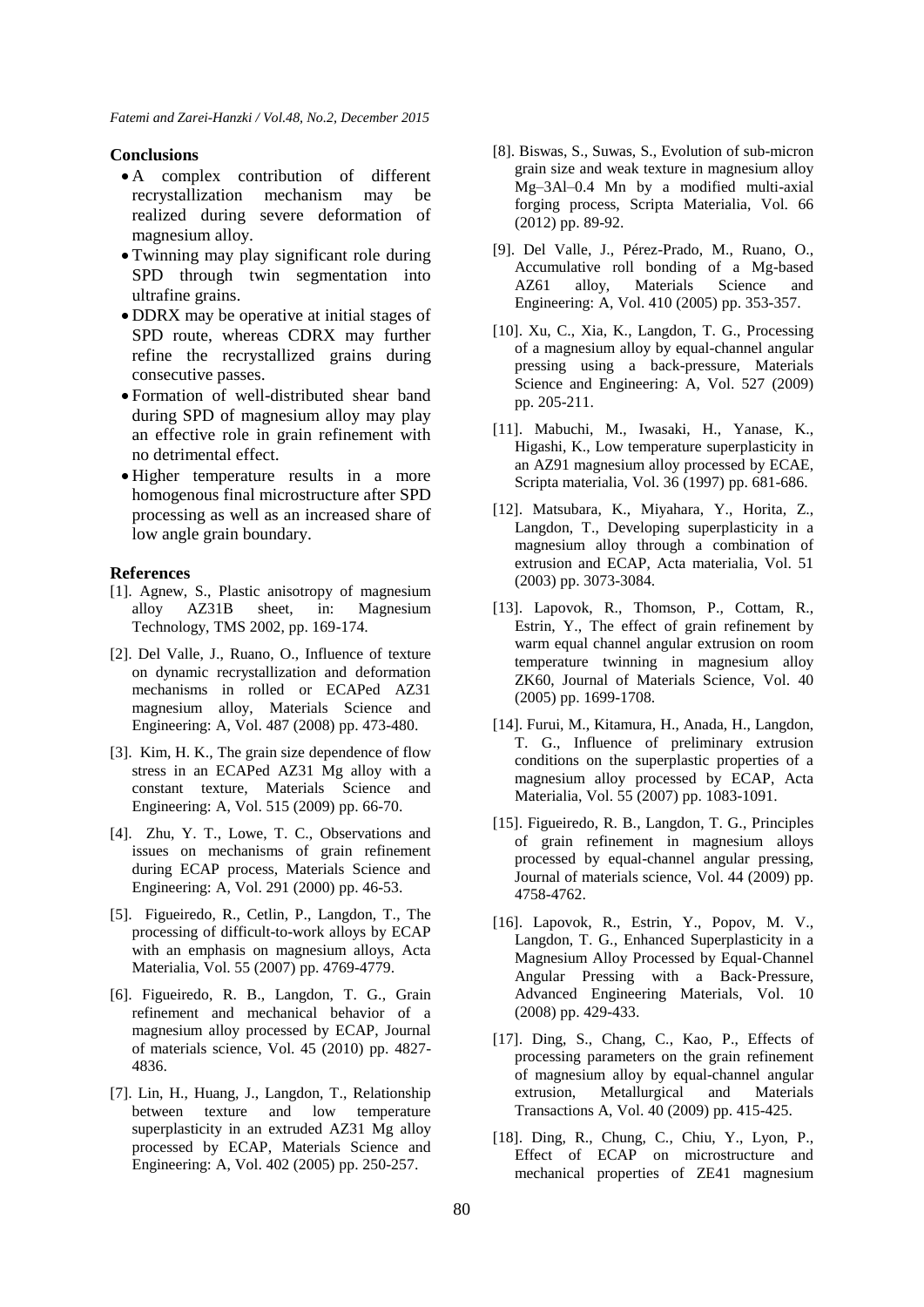alloy, Materials Science and Engineering: A, Vol. 527 (2010) pp. 3777-3784.

- [19]. Kim, W., Yoo, S., Chen, Z., Jeong, H., Grain size and texture control of Mg-3Al-1Zn alloy sheet using a combination of equal-channel angular rolling and high-speed-ratio differential speed-rolling processes, Scripta materialia, Vol. 60 (2009) pp. 897-900.
- [20]. Zhilyaev, A. P., Langdon, T. G., Using highpressure torsion for metal processing: Fundamentals and applications, Progress in Materials Science, Vol. 53 (2008) pp. 893-979.
- [21]. Pérez-Prado, M., Ruano, O., Grain refinement of Mg–Al–Zn alloys via accumulative roll bonding, Scripta Materialia, Vol. 51 (2004) pp. 1093-1097.
- [22]. Xing, J., Soda, H., Yang, X., Miura, H., Sakai, T., Ultra-fine grain development in an AZ31 magnesium alloy during multidirectional forging under decreasing temperature conditions, Materials transactions, Vol. 46 (2005) pp. 1646-1650.
- [23]. Miura, H., Yu, G., Yang, X., Multidirectional forging of AZ61Mg alloy under decreasing temperature conditions and improvement of its mechanical properties, Materials Science and Engineering: A, Vol. 528 (2011) pp. 6981-6992.
- [24]. Miura, H., Maruoka, T., Yang, X., Jonas, J., Microstructure and mechanical properties of multi-directionally forged Mg–Al–Zn alloy, Scripta Materialia, Vol. 66 (2012) pp. 49-51.
- [25]. Fatemi-Varzaneh, S., Zarei-Hanzaki, A., Paul, H., Characterization of ultrafine and nano grained magnesium alloy processed by severe plastic deformation, Materials Characterization, Vol. 87 (2014) pp. 27-35.
- [26]. Yamashita, A., Horita, Z., Langdon, T., Improving the mechanical properties of magnesium and a magnesium alloy through severe plastic deformation, Materials Science and Engineering A, Vol. 300 (2001) pp. 142- 147.
- [27]. Horita, Z., Matsubara, K., Makii, K., Langdon, T. G., A two-step processing route for achieving a superplastic forming capability in dilute magnesium alloys, Scripta Materialia, Vol. 47 (2002) pp. 255-260.
- [28]. Figueiredo, R. B., Langdon, T. G., Principles of grain refinement and superplastic flow in magnesium alloys processed by ECAP, Materials Science and Engineering: A, Vol. 501 (2009) pp. 105-114.
- [29]. Kim, W., Park, J., Wang, J., Yoon, W., Realization of low-temperature superplasticity in Mg–Al–Zn alloy sheets processed by differential speed rolling, Scripta materialia, Vol. 57 (2007) pp. 755-758.
- [30]. Máthis, K., Gubicza, J., Nam, N., Microstructure and mechanical behavior of AZ91 Mg alloy processed by equal channel angular pressing, Journal of Alloys and Compounds, Vol. 394 (2005) pp. 194-199.
- [31]. Kim, W., Hong, S., Kim, Y., Min, S., Jeong, H., Lee, J., Texture development and its effect on mechanical properties of an AZ61 Mg alloy fabricated by equal channel angular pressing, Acta Materialia, Vol. 51 (2003) pp. 3293-3307.
- [32]. Guo, Q., Yan, H., Chen, Z., Zhang, H., Grain refinement in as-cast AZ80 Mg alloy under large strain deformation, Materials Characterization, Vol. 58 (2007) pp. 162-167.
- [33]. Zhao, Z., Chen, Q., Hu, C., Shu, D., Microstructure and mechanical properties of SPD-processed an as-cast AZ91D + Y magnesium alloy by equal channel angular extrusion and multi-axial forging, Materials & Design, Vol. 30 (2009) pp. 4557-4561.
- [34]. Jin, L., Lin, D., Mao, D., Zeng, X., Chen, B., Ding, W., Microstructure evolution of AZ31 Mg alloy during equal channel angular extrusion, Materials Science and Engineering: A, Vol. 423 (2006) pp. 247-252.
- [35]. Serre, P., Figueiredo, R. B., Gao, N., Langdon, T. G., Influence of strain rate on the characteristics of a magnesium alloy processed by high-pressure torsion, Materials Science and Engineering: A, Vol. 528 (2011) pp. 3601- 3608.
- [36]. Fatemi-Varzaneh, S., Zarei-Hanzaki, A., Beladi, H., Dynamic recrystallization in AZ31 magnesium alloy, Materials Science and Engineering: A, Vol. 456 (2007) pp. 52-57.
- [37]. Berbon, P. B., Langdon, T. G., Tsenev, N. K., Valiev, R. Z., Furukawa, M., Horita, Z., Nemoto, M., Fabrication of bulk ultrafinegrained materials through intense plastic straining, Metallurgical and Materials Transactions A, Vol. 29 (1998) pp. 2237-2243.
- [38]. Xu, C., Horita, Z., Langdon, T. G., The evolution of homogeneity in an aluminum alloy processed using high-pressure torsion, Acta materialia, Vol. 56 (2008) pp. 5168-5176.
- [39]. Xu, C., Horita, Z., Langdon, T. G., The evolution of homogeneity in processing by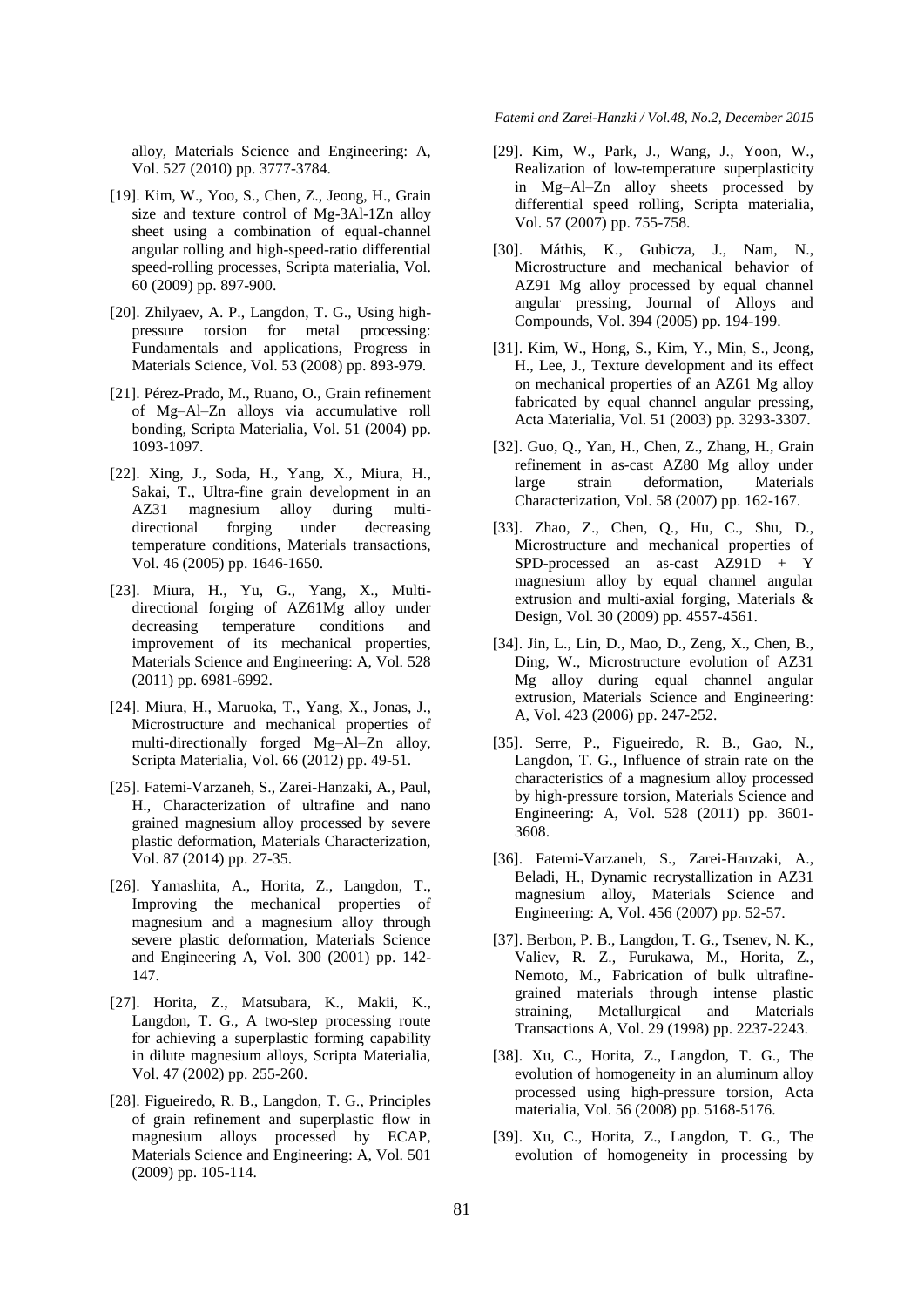high-pressure torsion, Acta materialia, Vol. 55 (2007) pp. 203-212.

- [40]. Fukuda, Y., Oh-Ishi, K., Horita, Z., Langdon, T., Processing of a low-carbon steel by equalchannel angular pressing, Acta Materialia, Vol. 50 (2002) pp. 1359-1368.
- [41] Kang, F., Wang, J. T., Peng, Y., Deformation and fracture during equal channel angular pressing of AZ31 magnesium alloy, Materials Science and Engineering: A, Vol. 487 (2008) pp. 68-73.
- [42]. Fatemi-Varzaneh, S., Zarei-Hanzaki, A., Processing of AZ31 magnesium alloy by a new noble severe plastic deformation method, Materials Science and Engineering: A, Vol. 528 (2011) pp. 1334-1339.
- [43]. Langdon, T. G., The principles of grain refinement in equal-channel angular pressing, Materials Science and Engineering: A, Vol. 462 (2007) pp. 3-11.
- [44]. Kuhlmann-Wilsdorf, D., High-strain dislocation patterning, texture formation and shear banding of wavy glide materials in the LEDS theory, Scripta materialia, Vol. 36 (1997) pp.173-181.
- [45]. Kawasaki, M., Horita, Z., Langdon, T. G., Microstructural evolution in high purity aluminum processed by ECAP, Materials Science and Engineering: A, Vol. 524 (2009) pp. 143-150.
- [46]. Kim, H., Kim, W., Microstructural instability and strength of an AZ31 Mg alloy after severe plastic deformation, Materials Science and Engineering A, Vol. 385 (2004) pp. 300-308.
- [47]. Xia, K., Wang, J., Wu, X., Chen, G., Gurvan, M., Equal channel angular pressing of magnesium alloy AZ31, Materials Science and Engineering: A, Vol. 410 (2005) pp. 324-327.
- [48]. kaibyshev, R., Sitdikov, O., On bulging mechanism of dynamic recrystallisation in: Third International Conference on Recrystallization and Relate Phenomena, 1996.
- [49]. Galiyev, A., Kaibyshev, R., Gottstein, G., Correlation of plastic deformation and dynamic recrystallization in magnesium alloy ZK60, Acta materialia, Vol. 49 (2001) pp. 1199-1207.
- [50]. Kaibyshev, R., Galiev, A., Sitdikov, O., On the possibility of producing a nanocrystalline structure in magnesium and magnesium alloys, Nanostructured Materials, Vol. 6 (1995) pp. 621-624.
- [51]. Furukawa, M., Utsunomiya, A., Matsubara, K., Horita, Z., Langdon, T., Influence of magnesium on grain refinement and ductility in a dilute Al-Sc alloy, Acta materialia, Vol. 49 (2001) pp. 3829-3838.
- [52]. Sun, D., Chang, C., Kao, P., Microstructural Aspects of Grain Boundary Bulge in a Dynamically Recrystallized Mg-Al-Zn Alloy, Metallurgical and Materials Transactions A, Vol. 41 (2010) pp. 1864-1870.
- [53]. Fatemi-Varzaneh, S., Zarei-Hanzaki, A., Cabrera, J., Calvillo, P., EBSD characterization of repetitive grain refinement in AZ31 magnesium alloy, Materials Chemistry and Physics, Vol. 149 (2015) pp. 339-343.
- [54]. Wu, P., Chang, C., Kao, P., The distribution of dislocation walls in the early processing stage of equal channel angular extrusion, Materials Science and Engineering: A, Vol. 374 (2004) pp. 196-203.
- [55]. Segal, V., Deformation mode and plastic flow in ultra fine grained metals, Materials Science and Engineering: A, Vol. 406 (2005) pp. 205- 216.
- [56]. Huang, X., Suzuki, K., Watazu, A., Shigematsu, I., Saito, N., Microstructural and textural evolution of AZ31 magnesium alloy during differential speed rolling, Journal of Alloys and Compounds, Vol. 479 (2009) pp. 726-731.
- [57]. Klimanek, P., Pötzsch, A., Microstructure evolution under compressive plastic deformation of magnesium at different temperatures and strain rates, Materials Science and Engineering A, Vol. 324 (2002) pp. 145- 150.
- [58]. Lapovok, R., Tóth, L., Molinari, A., Estrin, Y., Strain localisation patterns under equalchannel angular pressing, Journal of the Mechanics and Physics of Solids, Vol. 57 (2009) pp. 122-136.
- [59]. Quadir, M., Ferry, M., Al-Buhamad, O., Munroe, P., Shear banding and recrystallization texture development in a multilayered Al alloy sheet produced by accumulative roll bonding, Acta Materialia, Vol. 57 (2009) pp. 29-40.
- [60]. Fatemi-Varzaneh, S., Zarei-Hanzaki, A., Naderi, M., Roostaei, A. A., Deformation homogeneity in accumulative back extrusion processing of AZ31 magnesium alloy, Journal of Alloys and Compounds, Vol. 507 (2010) pp. 207-214.